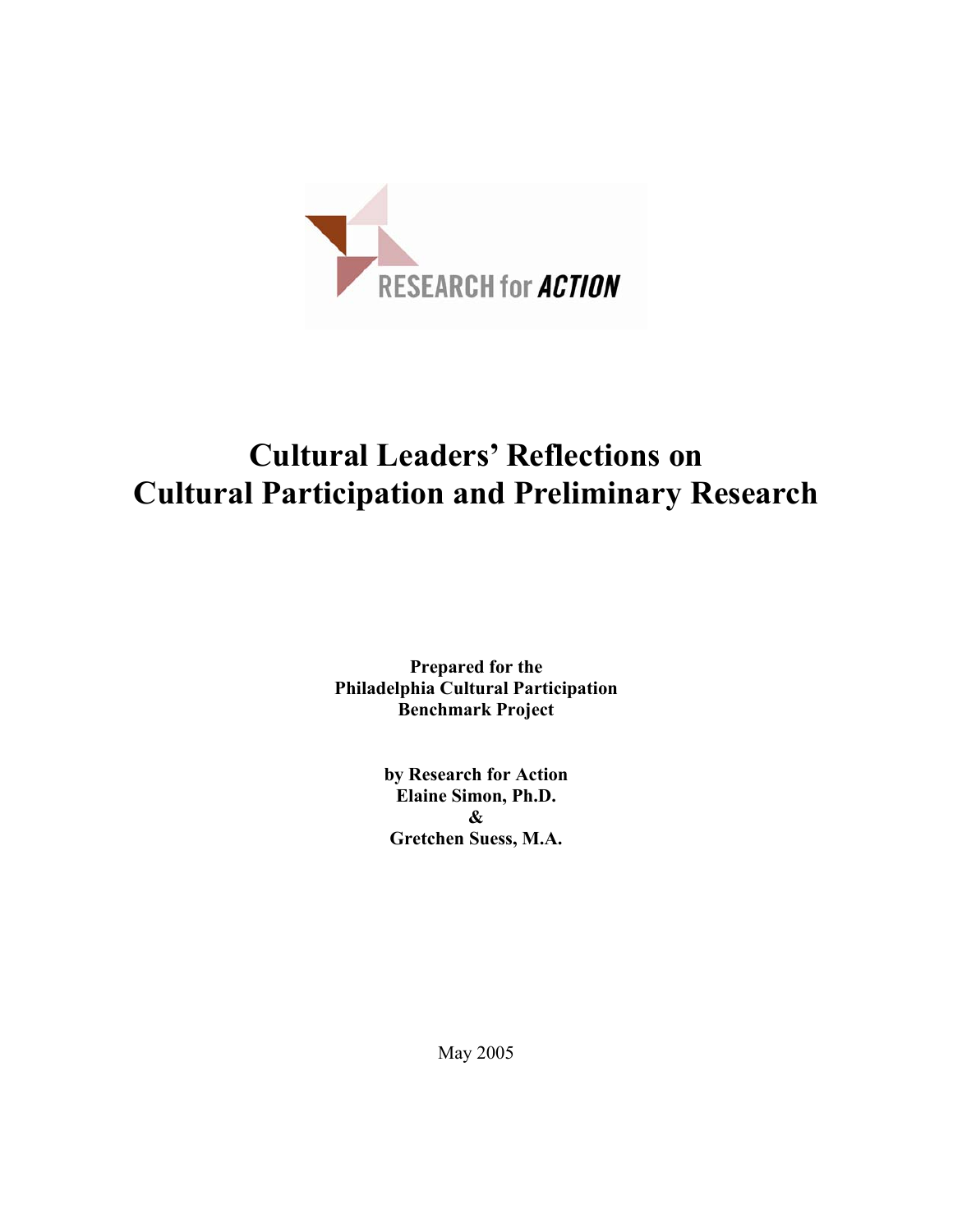# INTRODUCTION

The purpose of the cultural leader focus groups was to gain an organizational perspective on cultural participation and to get feedback on the preliminary findings from the Philadelphia Cultural Benchmark Project (referred to herein as the "Benchmark Project"). Research for Action conducted two focus groups with twenty-one individuals identified as 'cultural leaders' who represented sixteen organizations in Camden and Philadelphia.<sup>1</sup> Participants for the cultural leader focus groups were drawn from the Knight Foundation grantee list and also included others who played key roles in assisting with the research.

Because both the earlier Benchmark Project research strands conducted by Research for Action and Audience Insight LLC turned up such a wide range of activities that respondents characterized as "cultural participation," the cultural leaders focus groups included an activity to engage the leaders to reflect on this range of activity.<sup>2</sup> In addition, we asked the cultural leaders to compare the activities and events discussed to their own definitions and assumptions made about cultural participation. This activity was followed by three brief presentations of the Benchmark Project research findings from the work of Audience Insight LLC, Research for Action (RFA), and the University of Pennsylvania's Social Impact of the Arts Project (SIAP). Following the presentations, we asked participants a series of questions to elicit feedback on the findings, to further their discussion of cultural participation in the geographic areas they knew best, and to consider the implications for their organizations of what they have learned from the Benchmark Project.

This report provides some overall observations about what the cultural leader focus groups revealed, observations made by the leaders themselves on the range of activities/definitions of cultural participation presented, leaders' reflections on the implications of the expanded definition of cultural participation/range of activities for programming and increasing cultural participation, and factors that were identified as creating challenges to carrying out programs and increasing cultural participation both in Camden and in Philadelphia.

# **SUMMARY**

 $\overline{a}$ 

Overall, the Benchmark Project findings resonated with both the Camden and Philadelphia groups; therefore, we would conclude that the report is credible to cultural leaders and accurately reflects their own sense of cultural participation in their communities. As one participant summarized,

*Everything that you talked about is what we see on a regular basis, kind of what we knew instinctively but we couldn't articulate it because we didn't have the research numbers to back it up.* 

Both groups were intrigued by the range of activities that respondents from the focus groups and survey identified as cultural participation; particularly, the degree to which cultural participation was defined as activities that occurred close to or within the home (e.g. the "living arts" such as cooking or hair-styling)

<sup>&</sup>lt;sup>1</sup> Elaine Simon and Gretchen Suess of Research for Action conducted the focus groups. Mark Stern and Susan Seifert of SIAP also attended and assisted with facilitation. Anna Gavin, a consultant to RFA, helped to set up the meetings and was also present. In order to ensure anonymity, all names of individuals and organizations have been omitted from the text. Comments that were made specifically about one city or the other are referenced as such. The Philadelphia cultural leader focus group was conducted at International House in West Philadelphia. The Camden cultural leader focus group was conducted at the office of Research for Action, also in International House.

 $2<sup>2</sup>$  In order to do this, participants were asked to categorize, into sets, different activities drawn from the Benchmark Project focus group and survey research and to discuss the rationale they used to come up with categories.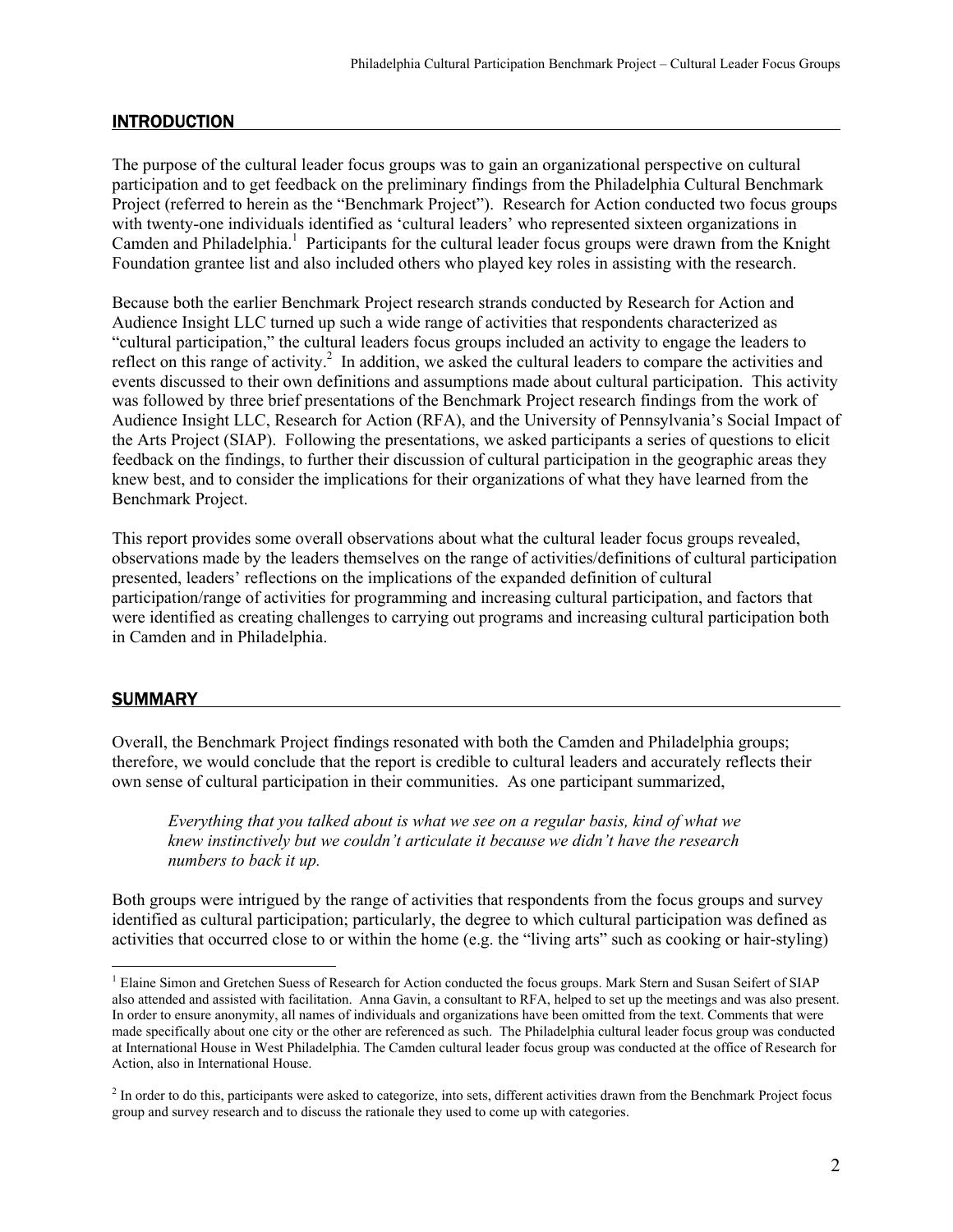or activities that were participatory such as singing and dancing. Individual participants noted that future research might more fully explore community members' different definitions of "culture" and "art" and how different activities relate to their cultural participation repertoire. In addition, leaders were surprised that there was little or no mention of public media, such as TV or magazines. Several of the leaders mentioned that the findings gave them new ideas that they wanted to integrate into their programming, which would allow them to capitalize on a wider range of activities as cultural participation. In addition, the cultural leaders discussed the primary barriers they have encountered in doing community arts programming, such as a perceived lack of infrastructure and resources to support organizations in their efforts to stimulate cultural participation.

# OBSERVATIONS ON THE BREADTH OF CULTURAL PARTICIPATION

# Defining, Clarifying, and Expanding the Meanings of "Cultural Participation"

During the initial sorting exercise, **all focus group participants categorized the various examples of cultural participation based on where an activity took place**: the home, neighborhood, at an organization in the neighborhood, outside of the neighborhood, or anywhere.<sup>3</sup> Two participant subgroups also created further divisions in their categories in order to distinguish participatory from observational activities and "art" or "cultural" activities from more non-traditional definitions (e.g. braiding hair, socializing on the front porch, or singing with the radio).

When asked about the research findings during the remainder of the focus group, **both the Philadelphia and Camden groups spoke about the need to clarify or expand notions of what is considered "art" and "culture"**:

*I think the word culture can get interpreted in a few ways. Generally speaking, it kind of shows me, especially coming from a non-arts background, that perhaps we should broaden our views of what the community sees as art. Because what we're seeing here is really broad.* 

Whereas neighborhood residents in the Benchmark Project did define culture as including formal "art" activities that one observes or participates in at an organizational or institutional setting, they more routinely defined it as ethnic heritage or daily activity that shapes one's identity. Two cultural leaders were particularly surprised that residents labeled routine activities 'cultural' participation, such as socializing on the porch or cooking at home, however one leader associated with a nature center was actually glad to learn that residents shared her broader definition:

*Working in community gardening we see it as cultural participation but I was interested to see the respondents saw it as cultural participation because it's something that the community does and there's often ethnic aspects to it. People sharing their different cultural backgrounds and its also related to food.* 

**Cultural leaders also identified the fact that cultural activities take place in a lot of different spaces and places, such as gardens, local parks, front porches, inside the home, and at church.** Both sets of leaders, but particularly the Camden leaders, noted that given what the findings indicated about the nature of cultural participation, it was important that indicators of participation be expanded to include such components as outreach or support for the non-traditional arts or heritage activities (e.g. cooking, gardening, etc.)

<sup>&</sup>lt;sup>3</sup> For a complete list of the different categories that the subgroups created, and the activities each group associated with those categories, see the attached Appendix.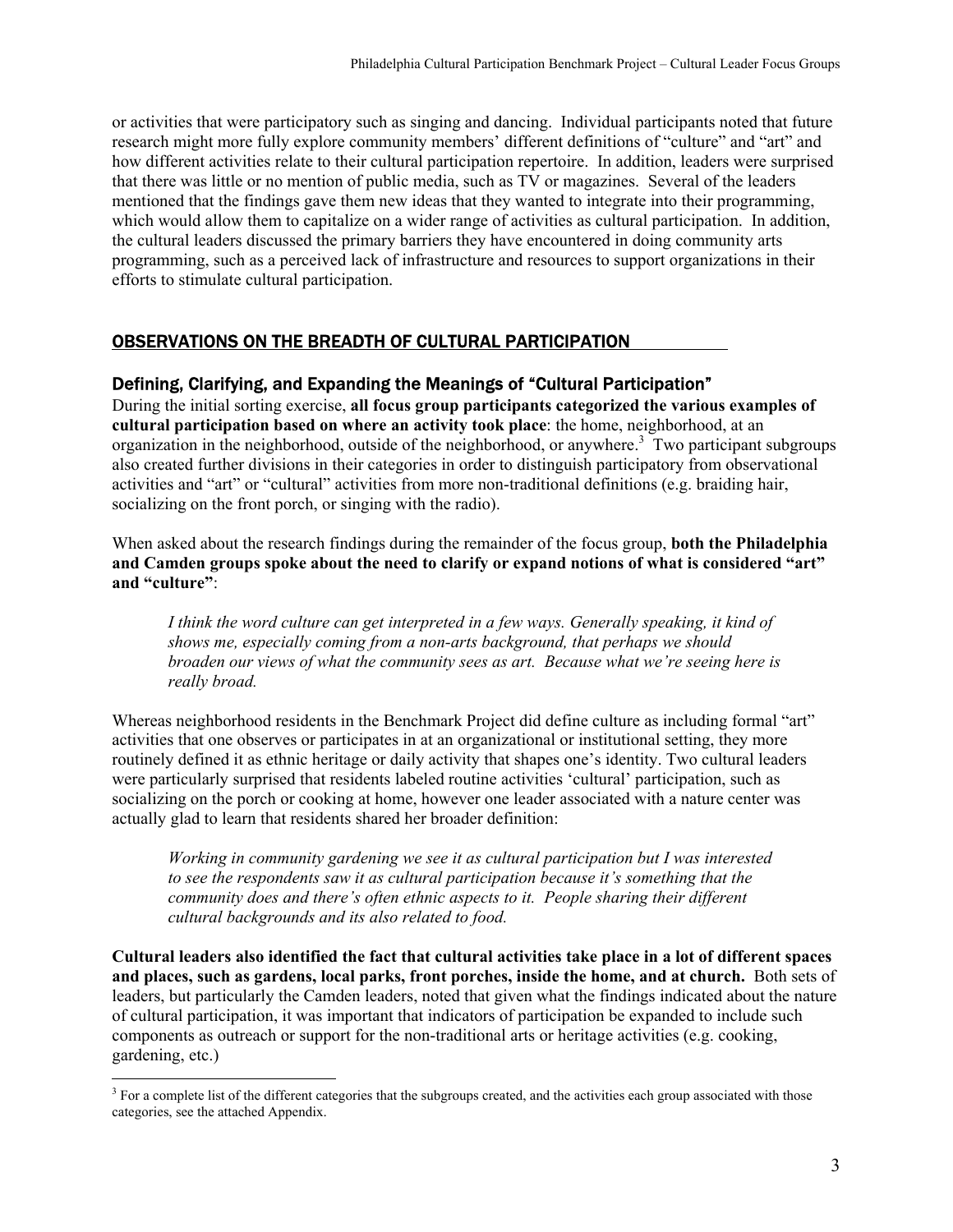# Cultural Participation is Deeply Personal and Local

The cultural leader **participants understood and respected the fact that individuals from the Benchmark Project, and community residents alike, want to engage in cultural activities that speak to their personal experiences and are "relevant" to their daily lives.** Several of the leaders in the Camden group felt that cultural participation is greatest when events and activities are held in neighborhoods or in some other way connected to individuals, such as in the following examples:

*I found that people don't go to or understand a whole lot of esoteric stuff, like plays where you have a lot of people bouncing off the walls and stuff. It's like, "What are they doing and what are they even talking about?" And for us it makes us only do things that they absolutely can relate to. So if we have a play going on it has to be something that's relevant to the neighborhood. And I think when you see Beauty Shop and Barber Shop, those movies sell out and the critics say, "It was such a lousy movie," but they're making 100 million dollars. A lot of people relate to it and that's what goes on when you go to the barber shop or the beauty shop. So for them, it's relevant.* 

*We found when we had our exhibition, we had an artist who made food, or preserved it with varnish. And the kids would run in there immediately because it was set up as a table, and they were like, "My Mom makes this!" It was really neat but it was set up sort of like artwork, like sculpture. And it was kind of fun that they all had this reaction because it really meant something to them.* 

In addition to the above, **Camden cultural leaders believed that it is important to recognize the importance and legitimacy of activities that contribute to strengthening the social life of communities, whatever those activities may be.** One individual argued that there actually is a lot of community based activity going on in neighborhoods throughout Camden, which organizations could capitalize on, but it is not getting the kind of support, recognition, or publicity that is needed to help groups connect with residents and establish trusting relationships.

## IMPLICATIONS FOR CULTURAL LEADERS

## Organizations Can Capitalize on What's Already in Neighborhoods

During the cultural leader focus groups, **many individuals thought about strategies that they had not previously considered, particularly strategies for capitalizing on what potential program recipients already think of as cultural participation**, such as: reaching out more into homes and on the streets; targeting schools that kids attend rather than expecting that all cultural participation will occur at an organization's site; and reconsidering the experience of public space for participation or the space in which art occurs, such as in the following:

*We don't think as much about gardening, cooking, etc. as particular art forms yet at the same time in our events that's always part of it ... so even though those things are considered less formal art forms, they're still part of what our arts programming is, so its part of the whole experience of culture*.

*In Eastern North Philly, 9% go to an art exhibit but 49% have art displayed in their homes, and a big light bulb went on in my head about what we ought to be doing there.* 

**Leaders also explored ways to translate their program vocabulary in order to mesh with what focus group participants shared about their cultural participation experiences.** "Changing the experience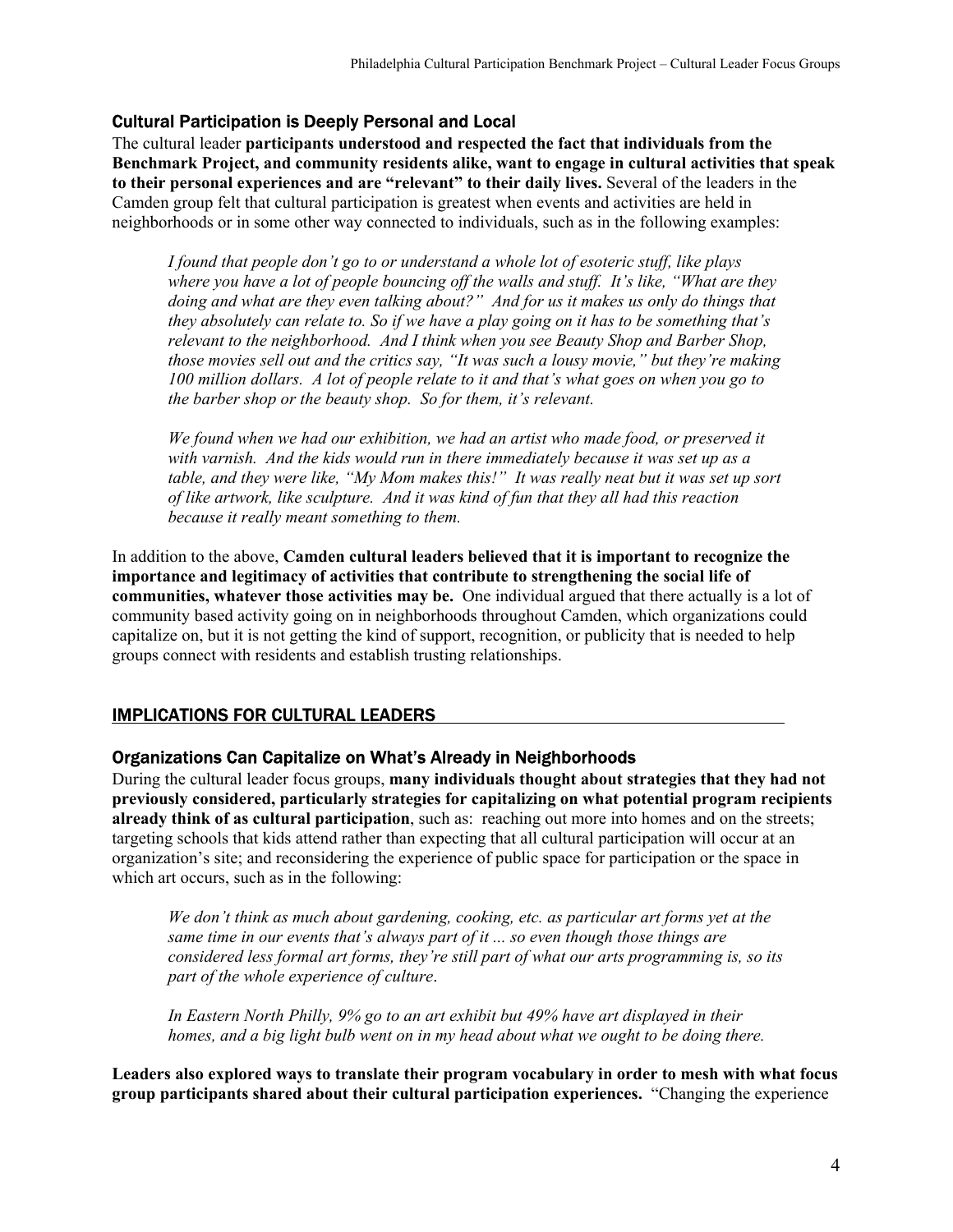of pubic space" through landscaping was used as an example for connecting with a community's deep attachment to public space and gardening.

#### Reaching Adults through Youth Programming

Some of the **cultural leader participants also shared their experiences reaching adults through programming for their children, because adults are willing to attend an event in which their children are participating**. In addition to developing programs that involve children, it is incumbent on the organizations to think about how to engage those adults in additional activity:

*Lots of times, the first time people are introduced to culture is through their children and then they'll appreciate it. They'll go to see their kids perform at something and, if we're having something [going on] other than what their child is participating in, they might come to see another type of performance. Especially when we do outdoor activities, they'll initially come to see their kids but then they'll stay if we have other entertainment. Then it also leaves the door open that if we get free tickets to events downtown, that we can pass it on to them to see other things.* 

*When we offer a program for kids, the whole family gets involved. And we know that.*  When we go into the classroom and do a project the kids go home and talk about it and it *gets the whole family involved. And we know that. But how do you translate that into something we can pay for?* 

One leader felt strongly that more information is needed and attention should be paid to the integration of youth culture in programming and how 'culture' is differently translated between adults and youth:

*The youth really believe they have a culture that's worth something. And they don't really see their connection to their elders or the neighborhood. Plus on top of that in Eastern North Philadelphia you have the whole immigrant experience where the kids' language is different from their parents'. So the expression of cultural forms is automatically going to be different because of the language.* 

With this, **there is possibility that community cultural arts organizations need to capitalize on the positive side of youth culture and try to connect youth with adults**.

#### CHALLENGES TO INCREASING CULTURAL PARTICIPATION

#### The Difficult Reality of Doing Cultural Programming

The **dominant barriers to cultural participation that leaders identified were the need for residents to leave their neighborhoods or their high expectations for what participation entails** (getting dressed up, making a night of it, etc.), thus incurring significant expense in order to attend a cultural event.

*And then when you talk about going in town to see a ticketed event, that's a destination, especially when tickets are anywhere from 75-100 dollars. I don't know about other cultures, but for African Americans to see a 75 or 100 dollar ticketed event means an outfit, the hair is done, I mean it's an outing. It's not something you take lightly…it's a dress up and go downtown to see that kind of thing.*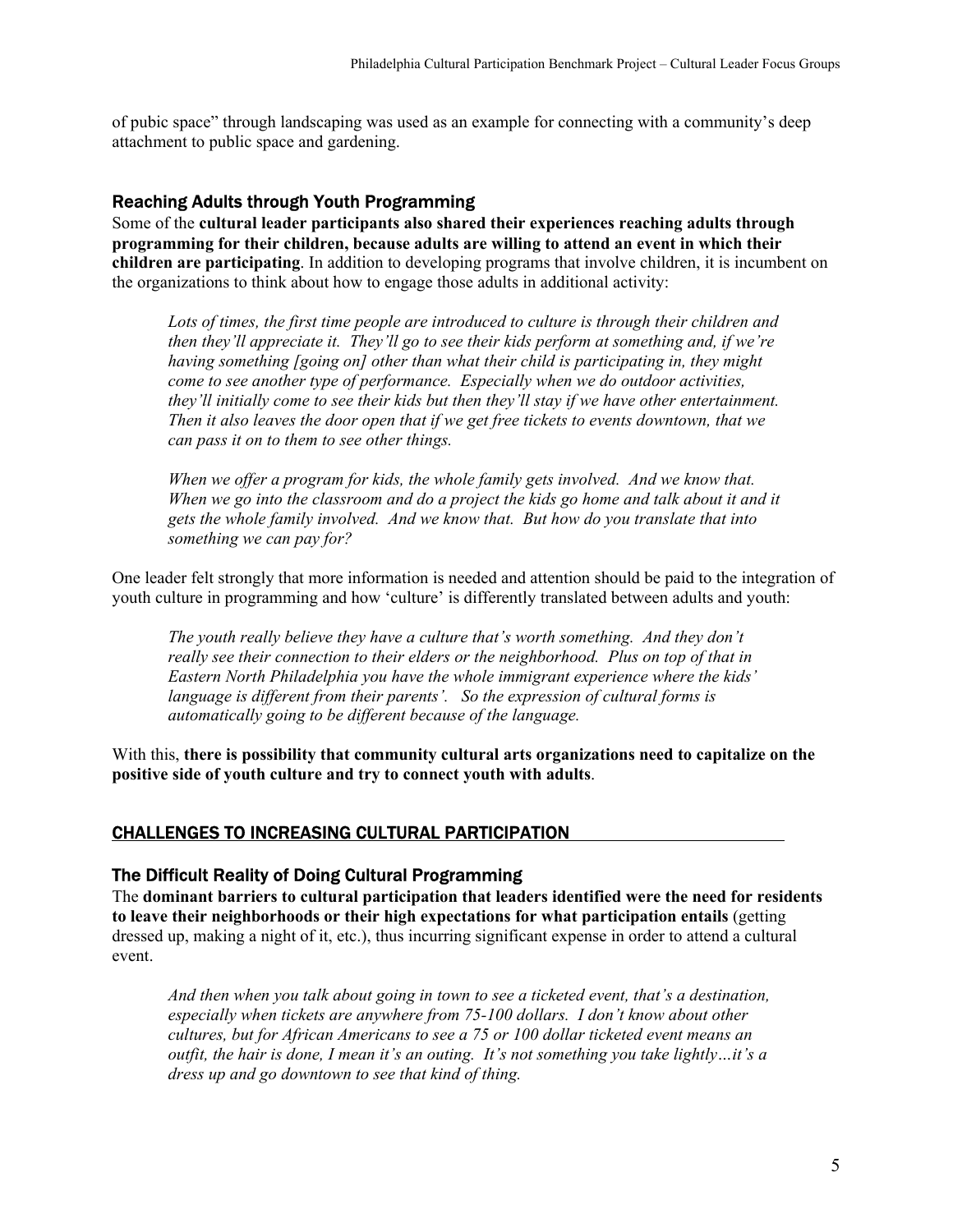**When cultural leaders pondered about strategies for creating cultural participation outlets inside residents' homes and for engaging more youth, they saw funding as the primary barrier**. For example, when brainstorming about how cultural participation might get 'inside' peoples' homes through television, radio, or the Internet, one leader said,

*So lots of times we're working in organizations that don't have ten million dollars or really sophisticated boards, we're doing the best we can do with what we can do and we're holding on lots of times by a shoe string.* 

*It takes a lot of money to get something videotaped and in a nice package to hand to a television station. And even with a public station, even to get them to play that perfectly nice, expensively edited piece you have, takes jumping through a gazillion hoops.* 

Cultural **leaders in Philadelphia emphasized the need to consider the larger context of their programming in different neighborhoods**, particularly since they work in high poverty areas with children who do not have the benefits of the cultural and arts programming that might be found in private school settings or in the suburbs. In addition, they expressed concern over the difference between academic theories for how to increase cultural participation and the realities that they encounter, which were also reflected in the Benchmark Project findings, in having to build community-based cultural arts programming.

The cultural **leaders noted that there are also challenges for organizations to attend to local definitions of cultural participation as they conduct outreach and attempt to maintain a strong organizational presence within communities**. In Camden, cultural leaders spoke of the challenges of residents' lack of access to information about organization-sponsored cultural activities, of dealing with communities with very few neighborhood activities to build from, and of encountering the negative feelings that residents have about institutions, in general:

*There can be such a barrier with feelings about institutions that people won't attend [our events], but we're slowly but surely trying to make sure that people know they're invited but going out into the community or the schools you get a whole different experience.* 

*When you go into a community and start providing stuff, people are still not quite able to take advantage of it ... our challenge is to meet people where they are and to build trust, and go from there.* 

#### Infrastructure and Resources to Support Cultural Arts Programming is Vital to Success

**Cultural leaders in both focus groups perceived that there was a lack of resources and infrastructure to support their activities.** The Camden leaders interpreted the finding that while organizational participation was high, individual participation in local cultural organizations was not as high as it is in Philadelphia, as an indication that there is more support and infrastructure in Philadelphia. However, they also acknowledged the possibility that this finding reflected their not being as closely connected with neighborhoods as the groups in Philadelphia because of the particular origins and orientations of some of the organizations. Philadelphia leaders, however, did not perceive themselves as having resource advantages; rather, they too described how they were struggling to maintain funding levels and obtain basic organizational supports. In general, the cultural leaders in both settings worried about the adequacy of the infrastructure needed to support community-based arts organizations; either in terms of umbrella associations, the supportiveness of foundations and funding, and the synergy achieved among organizational partners.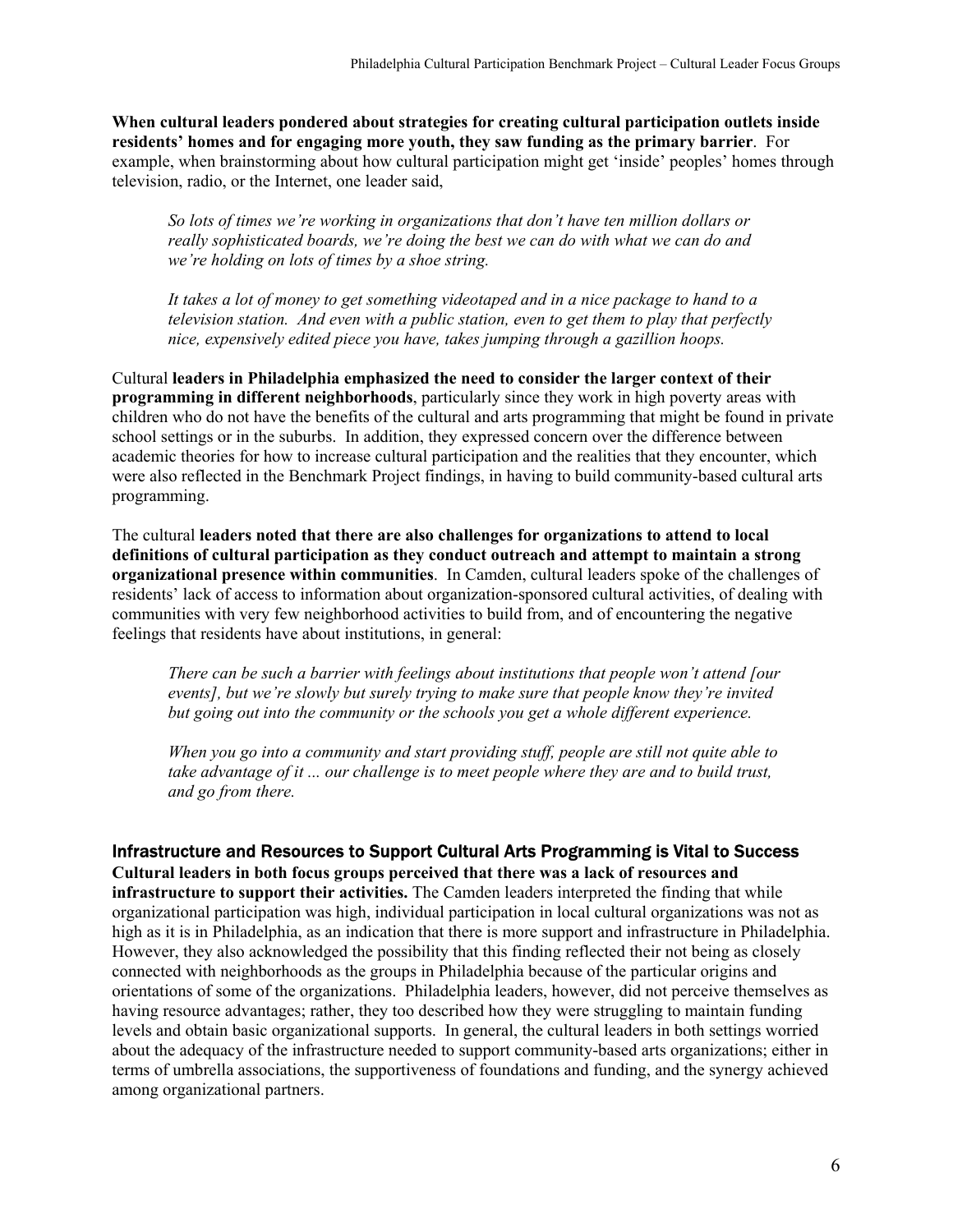Several of the **cultural leaders expressed concern over what they felt was pressure from funding agencies to forge partnerships with organizations that were not productive or sustainable** due to the fact that they were not based on strong social ties, intimate histories, or parallel goals. In addition, leaders agreed with the research finding that partnering does not necessarily reflect a higher audience participation rate. However, leaders in both groups agreed that foundations share common goals with the cultural arts organizations and that there need to be stronger lines of communication about the realities of doing such programming:

*I think its time for an open dialogue about what we all want the world to be like. It's not about complaining. It's been a real challenge for me, personally, to figure out how to accomplish that ... having a social justice background and not knowing how to translate that into politically appropriate action.* 

In light of the findings about how community residents define art and cultural participation, **leaders from both Camden and Philadelphia saw implications for how funders can structure their support strategies**: committing more to providing general operating funds, rather than always requiring new program development; funding staff that does outreach and community building activities, in conjunction with arts programming; and increasing communication with local arts organizations. Several individuals felt strongly that cultural participation could be increased, in part, by simply supporting the longevity and sustained presence of cultural organizations in neighborhoods through an increased commitment to providing general operating funds:

*What this says is that if you're there doing the job, its important, but it is very difficult to get anybody to pay straight up salaries and for light bulbs. This says that having the lights on and doing the job is really more important than coming out with an AMAZING new program. Sexy new initiatives are really quite cost consuming.* 

The **cultural leaders concurred with the Benchmark Project findings that local organizations fill a**  gap or need for residents from low- or mixed-income minority neighborhoods<sup>4</sup> and believed that these findings could make a strong case for funders to continue or expand support for community-based arts organizations:

*I think that what makes sense is a legitimization of the importance of community based organizations to residents. We've noticed that neighborhood residents tend not to go outside the neighborhood very often, and ... there are relatively higher rates of participation from outside the area even as far as the tri-state area, and that the perception is that we offer something valid and authentic.* 

Finally, as leaders began to think more about the barriers to their successes, **they also voiced their frustrations over traditional means of determining success based on attendance rates**:

*I think sometimes it's not numbers, sometimes it's depth, quality, even focusing on one person ... you can help change that person's life.* 

 $\overline{a}$ 

<sup>&</sup>lt;sup>4</sup> This is based on the Benchmark Project finding that these residents do not participate in "mainstream" arts activities to the degree that others in the region do.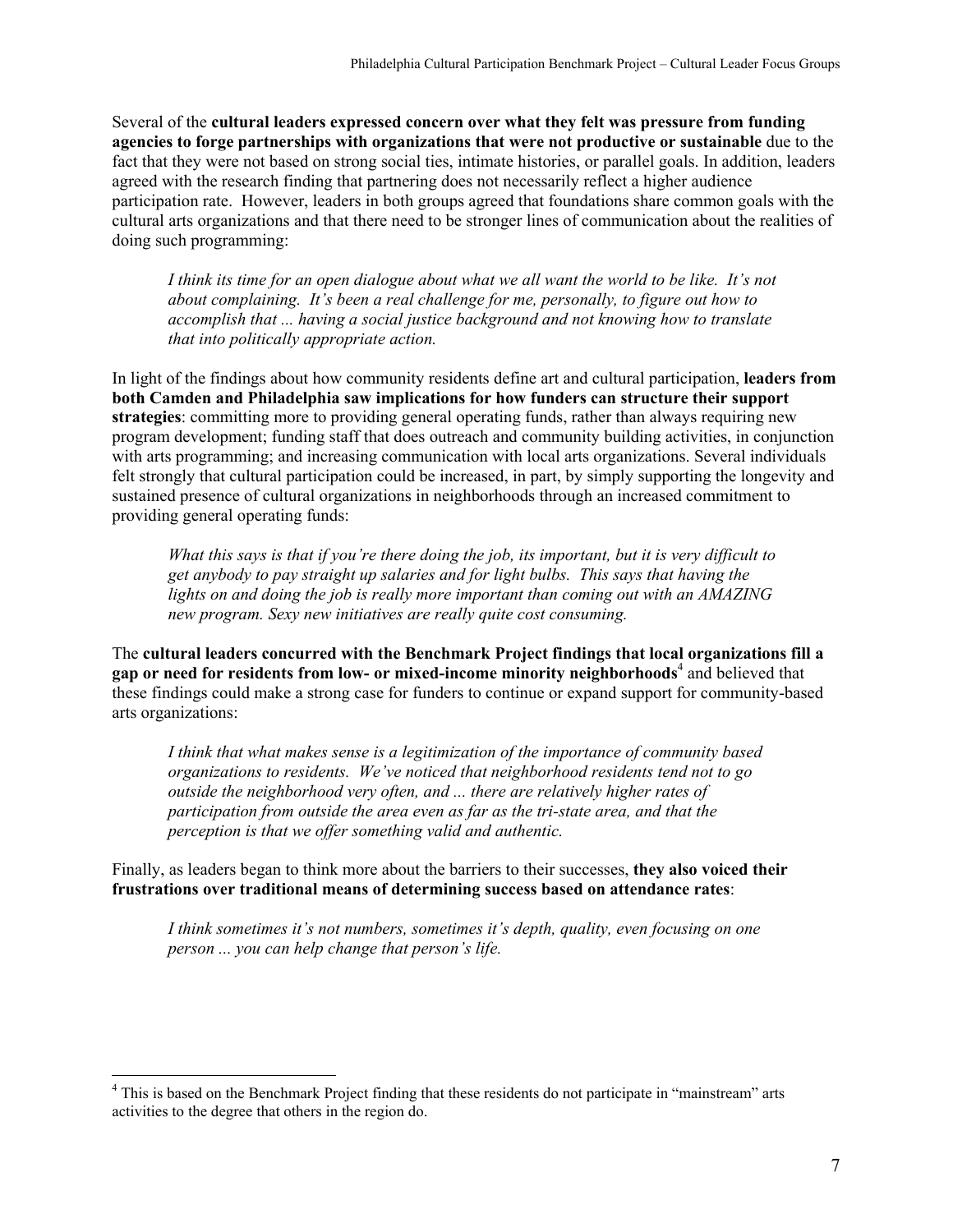## **CONCLUSION**

In conclusion, findings from the Philadelphia Cultural Participation Benchmark Project resonated with the cultural leaders we spoke with in Camden and Philadelphia. Leaders shared a glimpse into the complex realities of their work and spoke of the challenges they face in coordinating and implementing successful cultural arts programming in their communities. The focus groups also generated many ideas for how cultural arts organizations and funders can expand their notions of cultural participation and surfaced implications for cultural programming, staffing, funding, and evaluation measures.

## ACKNOWLEDGEMENTS

This project would not have been possible without the participation of the cultural leaders. We thank them for sharing their time, experiences, and insights on cultural participation and the preliminary findings from the Philadelphia Cultural Arts Benchmark Project. The authors appreciate the keen contributions of the other original members of the research team, Eva Gold and Leah Mundell, whose involvement with the first round of Benchmark Project data collection, analysis, and reviews of reports was invaluable. The authors also acknowledge Judy Adamson for her assistance with proofreading the document.

**Research for Action** (RFA) is a non-profit organization engaged in education research and evaluation. Founded in 1992, RFA works with educators, students, parents, and community members to improve educational opportunities and outcomes for all students. RFA work falls along a continuum of highly participatory research and evaluation to more traditional policy studies.

#### **For more information about this report, contact**

# **RESEARCH FOR** *ACTION*

3701 Chestnut Street Philadelphia, PA 19104 www.researchforaction.org Telephone (215) 823-2500 Fax (215) 823-2510

© Copyright 2005 by Research for Action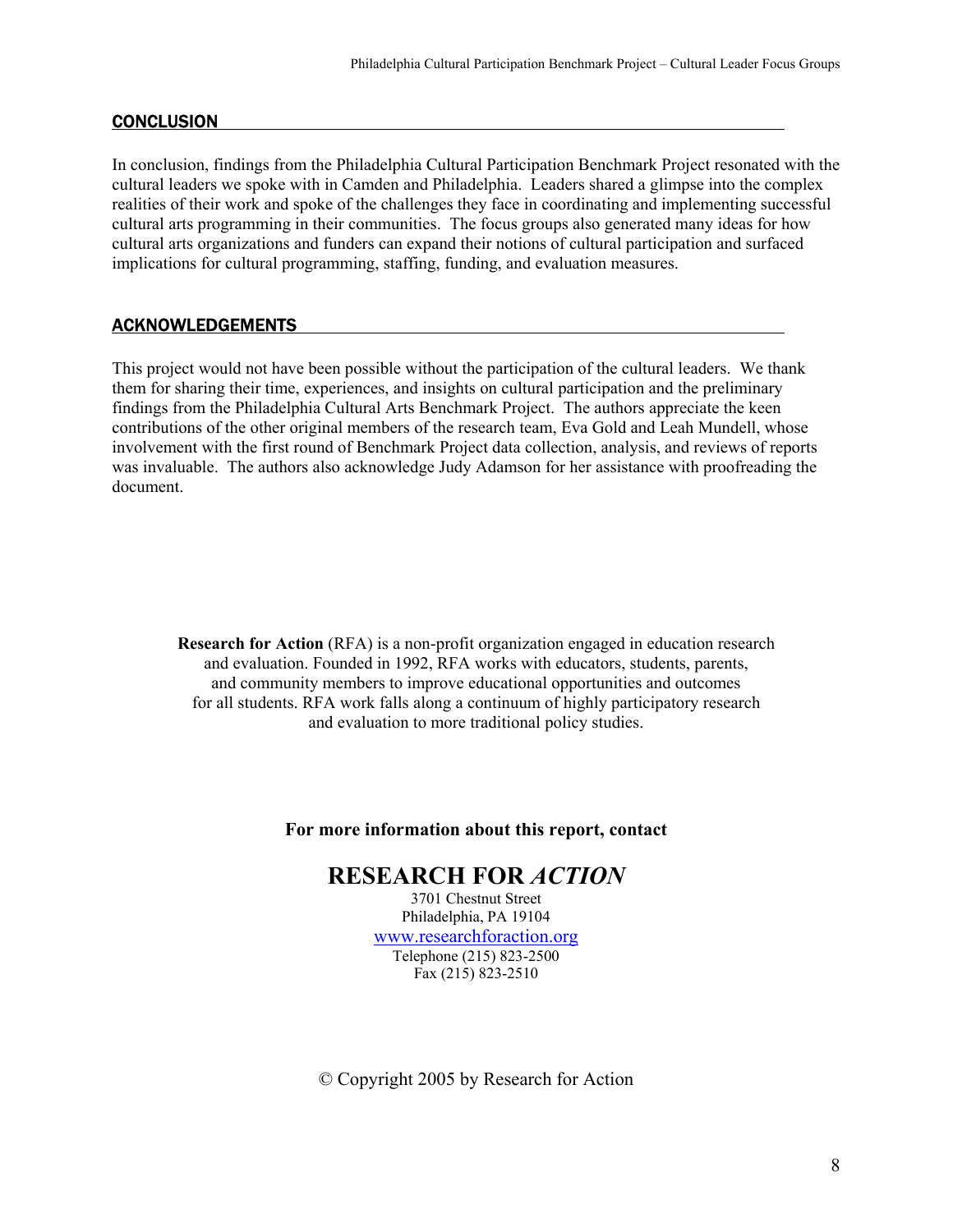## **APPENDIX**

#### **PARTICIPANTS**

Simone Jones- Rutgers Camden Center for the Arts Noreen Scott Garrity- Rutgers Camden Center for the Arts Virginia Steel- Rutgers Camden Center for the Arts Barbara Klaczynska- Camden City Garden Club, Camden Children's Garden Lise Ragbir- Perkins Center for the Arts Donna Brown- Point Breeze Performing Arts Center Valerie Clayton- Settlement Music Center, Camden branch Patricia Reid-Merritt – RSC (cultural plan for the city of Camden) Pam Bridgeforth- Walt Whitman Arts Center Lavinia Awosanya- South Jersey Performing Arts Center Barbara Whiteman, Philadelphia Doll Museum Susan Glassman, Wagner Free Institute of Science Pat Warner, Wagner Free Institute of Science Carmen Febo San Miguel, Taller Puertorriqueño Theresa Williams, New Freedom Theatre Carolyn Chernoff, Spiral Q Batia Gottman, AMLA Lorene Carey, Art Sanctuary Patrick Cabello Hansel, Centro Nueva Creación Nicole Marcote, Centro Nueva Creación Jerushia Graham, Spiral Q

#### Facilitators Others Present

Gretchen Suess, RFA Mark Stern, Social Impact of the Arts Project Elaine Simon, RFA Susan Seifert, Social Impact of the Arts Project Anna Gavin, RFA Consultant/Events Coordinator

#### CARD ACTIVITY

#### Group 1

This group formed categories based on the location of where events took place and how "accessible" they were. The leaders in this group felt that the church was part of the community:

- **Home**, these things were very solitary or family oriented activities that tend to happen in the home or seem to be very home oriented. [Listening to children play musical instruments at home, Listening to music on the radio, Playing musical instruments at home, Participate in family celebrations at home, Braid someone's hair, Gardening in one's neighborhood/home, Decorating one's house, Cooking traditional ethnic foods, Singing with the radio, Observing religious holidays at home, Socializing on the front porch, and Making crafts]
- **Neighborhood**, things that were neighborhood centered, wanted close by, and accessible all the time or anytime. [Attend ethnic festival in one's neighborhood, Attending ethnic/cultural festival in neighborhood park, Attending a crafts exhibit in one's neighborhood, Attending free performance in one's neighborhood, Attends ticketed performances in one's neighborhood, Going to the library in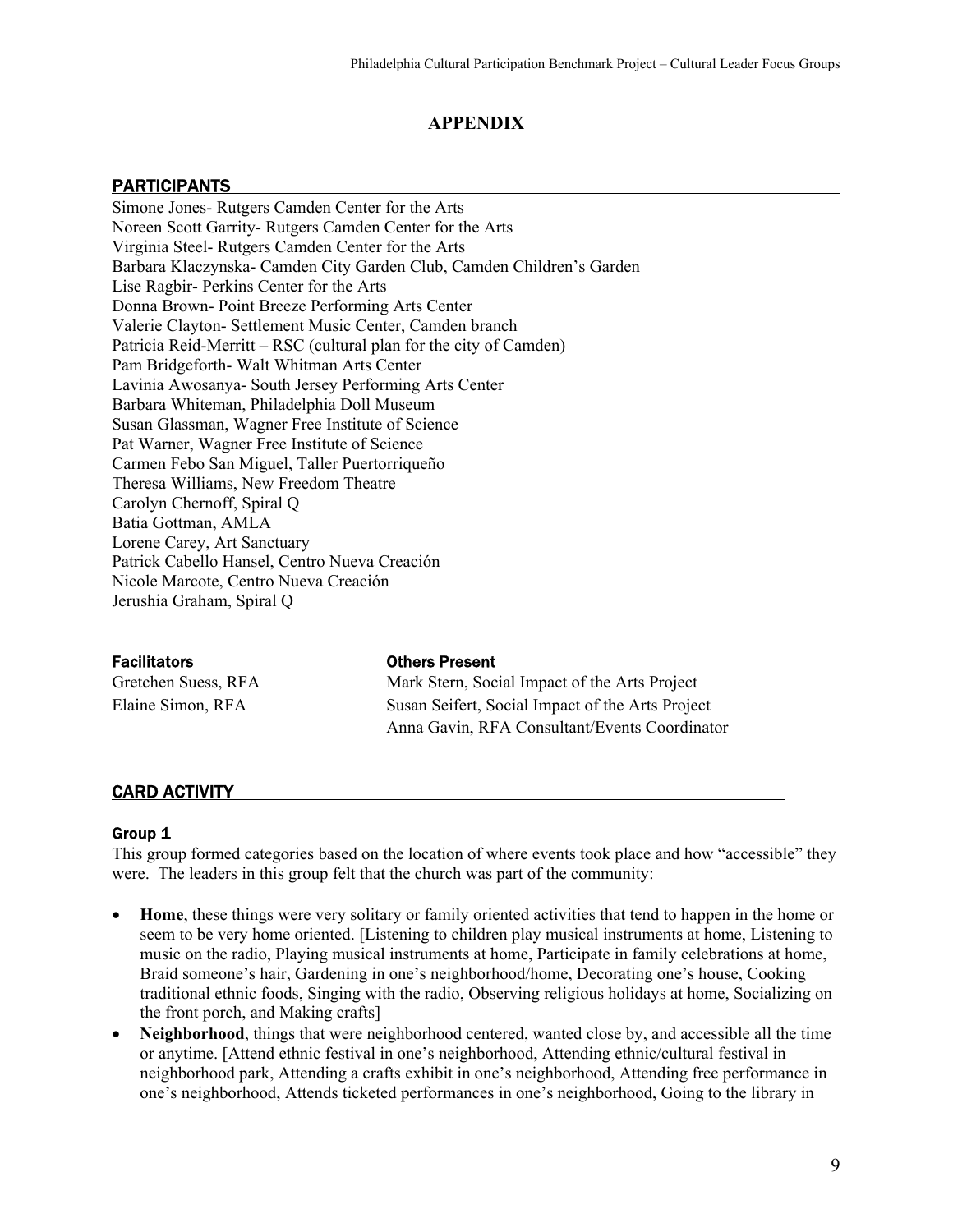one's neighborhood, Participate in hip-hop event at community arts center, Participate in hip-hop event at neighborhood club, Participating in heritage day at one's church, Participating in social dancing at a club in one's neighborhood, Singing in the church choir, Taking an art class in one's neighborhood, Visit art exhibition inside one's neighborhood, Visit historical exhibit inside one's neighborhood, Volunteering for social action through one's church]

- **Outside Neighborhood**, things that seemed to be very specifically outside one's own community or required going somewhere to participate. [Attending a crafts exhibit outside one's neighborhood, Attend ethnic festival held on the Parkway, Attend outdoor musical concert at Penn's landing, Attending a son's concert performance at a regional performing arts center, Attending free performance outside one's neighborhood, Attends ticketed performances outside one's neighborhood, Going to another city for a cultural tour, Visit art exhibition outside one's neighborhood, and Visit historical exhibit outside one's neighborhood]
- **Anywhere Everywhere**, things that could be done anywhere but they tended to be about teaching, learning, and preserving ethnic and cultural traditions. [Teaching cultural traditions to children, Learning about one's ethnic/cultural history, and Teaching language heritage to children]

## Group 2

This group formed nearly identical categories of cards based on the geographic location of events. However, the cultural leaders in this group felt that they placed a stronger symbolic emphasis on the home as the center of cultural participation where everything gets passed on. The group attempted to subdivide the categories based on activities that were either 'cultural' or 'educational' but in the end decided that all of the cards were both:

- **Home**, the cultural center where different events take place. [Attending ethnic/cultural festival in neighborhood park, Listening to music on the radio, Listening to children play musical instruments at home, Playing musical instruments at home, Participate in family celebrations at home, Braid someone's hair, Gardening in one's neighborhood/home, Decorating one's house, Cooking traditional ethnic foods, Singing with the radio, Observing religious holidays at home, and Socializing on the front porch]
- **Neighborhood**, things taking place in the neighborhood. [Attend ethnic festival in one's neighborhood, Attending a crafts exhibit in one's neighborhood, Attending a crafts exhibit outside one's neighborhood, Attending free performance in one's neighborhood, Attends ticketed performances in one's neighborhood, Going to the library in one's neighborhood, Participate in hiphop event at community arts center, Participate in hip-hop event at neighborhood club, Participating in heritage day at one's church, Participating in social dancing at a club in one's neighborhood, Singing in the church choir, Taking an art class in one's neighborhood, Visit art exhibition inside one's neighborhood, Visit historical exhibit inside one's neighborhood, Volunteering for social action through one's church]
- **Outside Neighborhood**, just outside or well outside the local neighborhood. [Attend ethnic festival held on the Parkway, Attend outdoor musical concert at Penn's landing, Attending a son's concert performance at a regional performing arts center, Attending free performance outside one's neighborhood, Attends ticketed performances outside one's neighborhood, Going to another city for a cultural tour, Visit art exhibition outside one's neighborhood, and Visit historical exhibit outside one's neighborhood]
- **Anywhere Everywhere**, self explanatory. [Making crafts, Teaching cultural traditions to children, Learning about one's ethnic/cultural history, and Teaching language heritage to children]

## Group 3

Cards were sorted based on how, with whom, and where activities took place, rather than by kind of activity, like music or cooking or visual arts: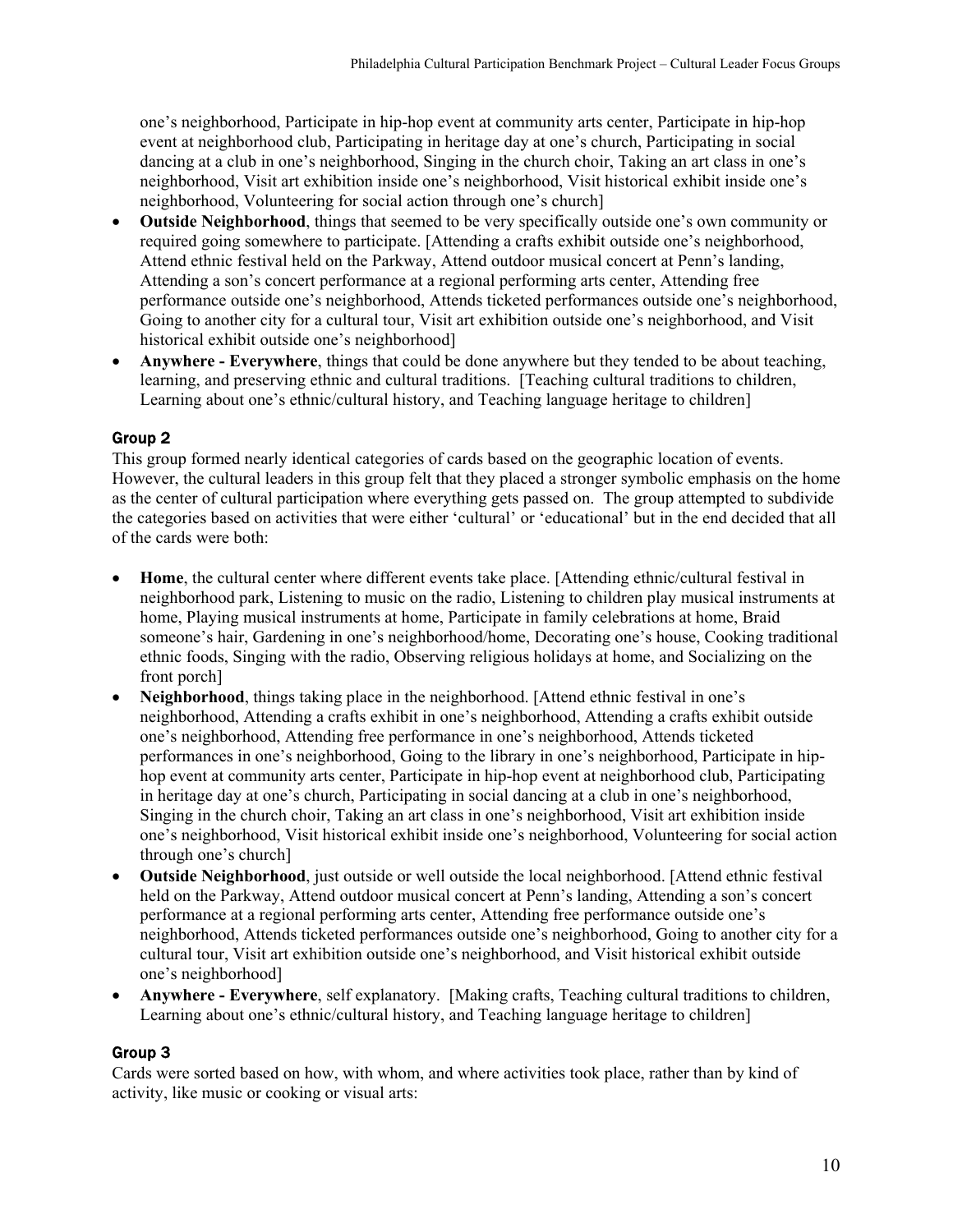- **Things you can do at home**, which included gardening at home, braiding hair, singing along to the radio etc. [Listening to music on the radio, Socializing on the front porch, Participate in family celebrations at home, Singing with the radio, Braid someone's hair, Making crafts, Learning about one's ethnic/cultural history, Playing musical instruments at home, Gardening in one's neighborhood/home, Observing religious holidays at home, Decorating one's house, & Listening to children play musical instruments at home. This group added their own, "Literature – reading/writing"]
- **Cultural events in one's own neighborhood**, with two sub-groups: attending events or programs which could either be free or have a cost [Going to the library in one's neighborhood, Attending a crafts exhibit in one's neighborhood, Visit art exhibition inside one's neighborhood, Visit historical exhibit inside one's neighborhood, Attend ethnic/cultural festival in neighborhood park, Attend ethnic festival in one's neighborhood, Attends ticketed performances in one's neighborhood, & Attending free performance in one's neighborhood]; OR activities that were participatory like volunteering or taking an art class, singing in a choir, etc. (audience vs participatory) [Participate in hip-hop event at community arts center, Participate in hip-hop event at neighborhood club, Participating in heritage day at one's church, Participating in social dancing at a club in one's neighborhood, Singing in the church choir, Taking an art class in one's neighborhood, & Volunteering for social action through one's church]
- **Cultural events outside one's own neighborhood**, which could be free or not. [Visit historical exhibit outside one's neighborhood, Visit art exhibition outside one's neighborhood, Attending a crafts exhibit outside one's neighborhood, Attending free performance outside one's neighborhood,  $\&$ Attends ticketed performances outside one's neighborhood]
- **Activities or interests that can happen in all three contexts**, which were all participatory such as learning about one's cultural heritage, making crafts, etc. [Cooking traditional ethnic foods, Teaching language heritage to children, Teaching cultural traditions to children, Attending a son's concert performance at a regional performing arts center, Attend outdoor musical concert at Penn's landing, Going to another city for a cultural tour, & Attend ethnic festival held on the Parkway

The group also realized that there was a bridge between the first two categories because certain things done at home like socializing on the front porch or gardening automatically got you connected to the neighborhood as well.

# Group 4

Categories were based simply on geographic divisions:

- **Church**, everything in the church was participatory
	- o Singing in the church choir, Participating in heritage day at one's church, Volunteering for social action through one's church, & Observing religious holidays at home
- **Home**:
	- o **'Participating':** Socializing on the front porch, Participate in family celebrations at home, Playing musical instruments at home, Decorating one's house, & Cooking traditional ethnic foods
	- o **'Observing':** Listening to children play musical instruments at home & Listening to music on the radio
- **Neighborhood**:
	- o **'Participating':** Participate in hip-hop event at neighborhood club, Taking an art class in one's neighborhood, Participate in hip-hop event at community arts center, Gardening in one's neighborhood/home, Going to the library in one's neighborhood, & Participating in social dancing at a club in one's neighborhood